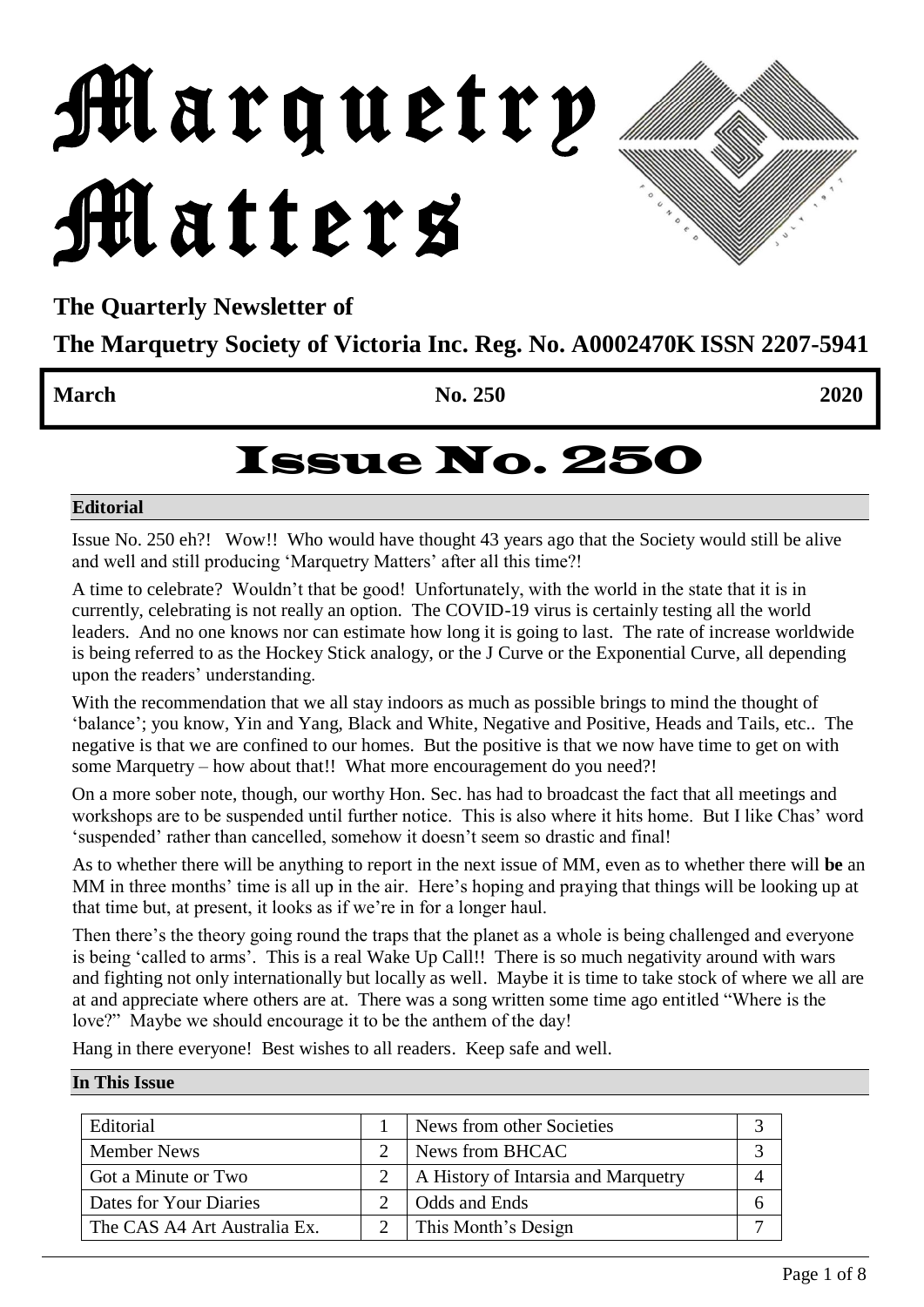#### **Member News**

A blast from the past.....Chris Burch has come to life so to speak. He has been snowed under recently with house and contents disposal (I can relate to the latter problem!) and is renting temporarily (he hopes) in Dandenong. We reciprocate his best wishes and look forward to him returning to the fold in the not too distant future.

#### **Got a Minute or Two** (Designed to keep the members informed who are unable to get to the meetings)

I like the way our Hon. Sec. numerically lists all correspondence items in and out – it saves me from counting them! Over the past couple of months, though, a total of 24 items of inward and 4 of outward have kept him on his toes. It is sobering to see the number of events that we have been made aware of that have probably not eventuated (the pun is not intentional!) or will not eventuate.

One particular event that is/was scheduled for this coming May is as per the invitation following:

"Although some 34 years old, the Berwick District Woodworkers Club Inc. will shortly host its first ever woodworking exhibition. Held over the weekend of 2nd and 3rd of May 2020, the event will feature an exhibition and sale of members' work, as well as numerous demonstrations and a kids' corner. Entry is free, and tea & coffee will be available. The exhibition will be held in the Club's recently completed new clubrooms and workshop, in the grounds of The Old Cheese Factory, a classified historic property located at 34 Homestead Rd., Berwick 3806.

A cordial invitation is extended to you and your fellow club members, and we would appreciate you bringing this invitation to their attention please".

There is a flyer that provides more information. Here's keeping our fingers crossed for them but I'd say that it's pretty doubtful that it will go ahead. What a shame if it doesn't.

Whether the display at the Nunawading Library went ahead I don't know but I feel that the library would have been closed down like so many other 'public' activities. No one in authority has any idea how long the national shut-down is to last, some saying at least six months but whatever the duration the long-term effect is going to be enormous.

Hopefully we will still be able to mount an Xmas Show in December when the Competition Theme will be "Australiana' with a maximum size this year of A3.

We've has a couple of 'Show and Tells': Chas demonstrated sand scorching and I showed some thin plywood as detailed below.

#### **Dates for Your Diaries**

There can be no dates to record! So many activities are being put on hold (even the Olympics!) that it will be interesting to see when we hear what is going to happen with the Royal Show and the Timber, Tools and Artisan Show. They all must be having to think of alternative measures!

#### **The Contemporary Art Society of Victoria Inc. A4 Art Australia**

After all my haranguing in the last issue of MM about the Contemporary Arts Society A4 Art Exhibition I believe that it is not on (was scheduled for March/April) as a result of the current coronavirus business. However it is not clear from their website whether it is on or off. They just say there are no current events!

But whilst on this subject I'll record the availability of 1mm thick 3-ply from Float-A-Boat in Ringwood. I showed an example of this at the last meeting but was not inundated with requests for the A4 pieces I had to show! I bought a couple of sheets of it so can supply anyone interested. Between now and next year's exhibition (hopefully!) we can prepare some work on this thin very stable board to be part of the A4 exhibition at last! You could still exhibit them at our next Xmas show, the thickness wouldn't worry anyone. Think about it....!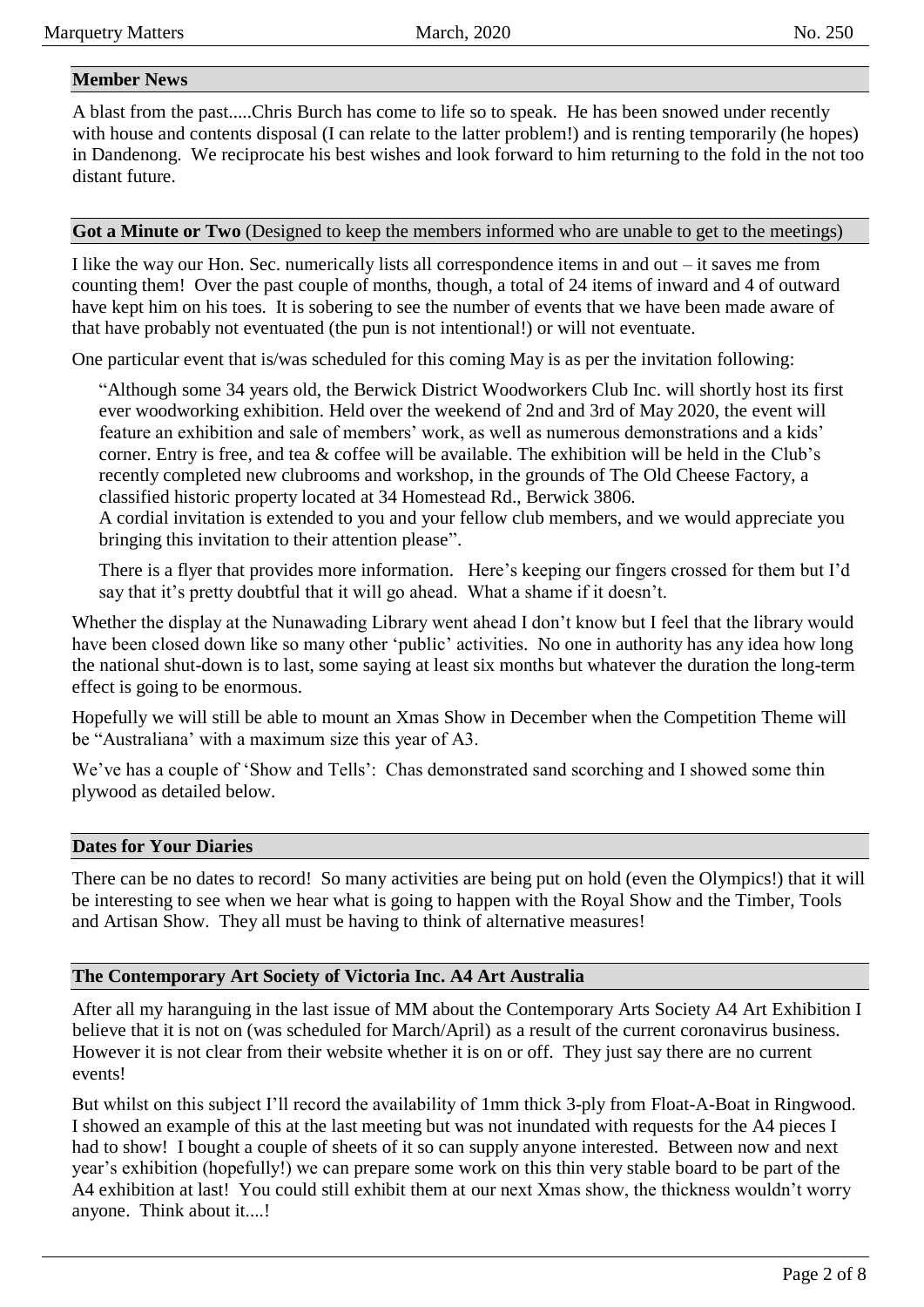#### **News from other Societies**

#### The Marquetry Society

We have received over the past few months Issues Nos. 269 and 270, being the Winter 2019 and Spring 2020 editions. I've not had the chance to review them yet but include below snapshots of the TOCs in order to whet your appetites!

| Main Contents Issue 269                                                                                |
|--------------------------------------------------------------------------------------------------------|
|                                                                                                        |
|                                                                                                        |
|                                                                                                        |
|                                                                                                        |
|                                                                                                        |
|                                                                                                        |
| Kerry Rath's Rosebowl Winning Finishing Method 11                                                      |
|                                                                                                        |
|                                                                                                        |
|                                                                                                        |
|                                                                                                        |
|                                                                                                        |
|                                                                                                        |
|                                                                                                        |
|                                                                                                        |
| What do the Pro's Use? $\dots\dots\dots\dots\dots\dots\dots\dots\dots\dots\dots\dots\dots\dots\dots38$ |
|                                                                                                        |
|                                                                                                        |
|                                                                                                        |
|                                                                                                        |

| Main Contents Issue 270                     |
|---------------------------------------------|
|                                             |
|                                             |
|                                             |
|                                             |
|                                             |
|                                             |
|                                             |
|                                             |
|                                             |
|                                             |
| Important Announcement & Veneer Examples 19 |
|                                             |
|                                             |
|                                             |
|                                             |
|                                             |
|                                             |
|                                             |

We also received from Alan Mansfield (Mansy) an acknowledgement of receipt of the last MM and a commentary on our Xmas Comp. and Exhibition. He was most generous in his praise of our efforts opining that the presentation was identical to theirs – most flattering! But when you think about effort per national capita I suppose we don't do so bad after all! Thanks Alan!

#### The American Marquetry Society

Again I've not had a chance to check on where I'm at with the American magazines. I really will make an effort to detail them in the next issue of MM. And what happens today?.....Irena sends me the Spring 2020 edition! There's a message here I think! Thanks Irena.

#### **News from BHCAC**

The BHCAC (Box Hill Community Art Centre) where we regularly meet issued the following memo to all groups and I was so impressed with their initiative in this trying period (where meeting places, etc. are closed down nation-wide) that I'm reproducing it in toto below:

#### Hello BHCAC Hirer Groups,

I hope you are doing well. We really miss not having you in the centre but would love to still stay connected with you all.

Box Hill Community Art Centre is running an initiative to lift spirits, enhance connection and inspire people to come into the present moment and create from home. We would love you to be part of it.

Developing a creative outlet is more important now than ever. Creativity is an essential aspect of our emotional and psychological wellbeing. Having projects or hobbies to consistently work on and dedicate our time to gives us a sense of purpose above and beyond regular responsibilities.

Studies show that being creative elevates your mood, alleviates anxiety, boosts brain function and increases your immune.

We'd love you to get on board, unleash your creative mojo and join us in our "April Art Challenge" as we spread a wave of positivity around our community.

Please forward this email on to all members of your group.

All you need to do is follow Box Hill Community Art Centre on Face Book and bhcac Instagram. You will be given challenges and inspiration. Please share and like our posts to inspire others.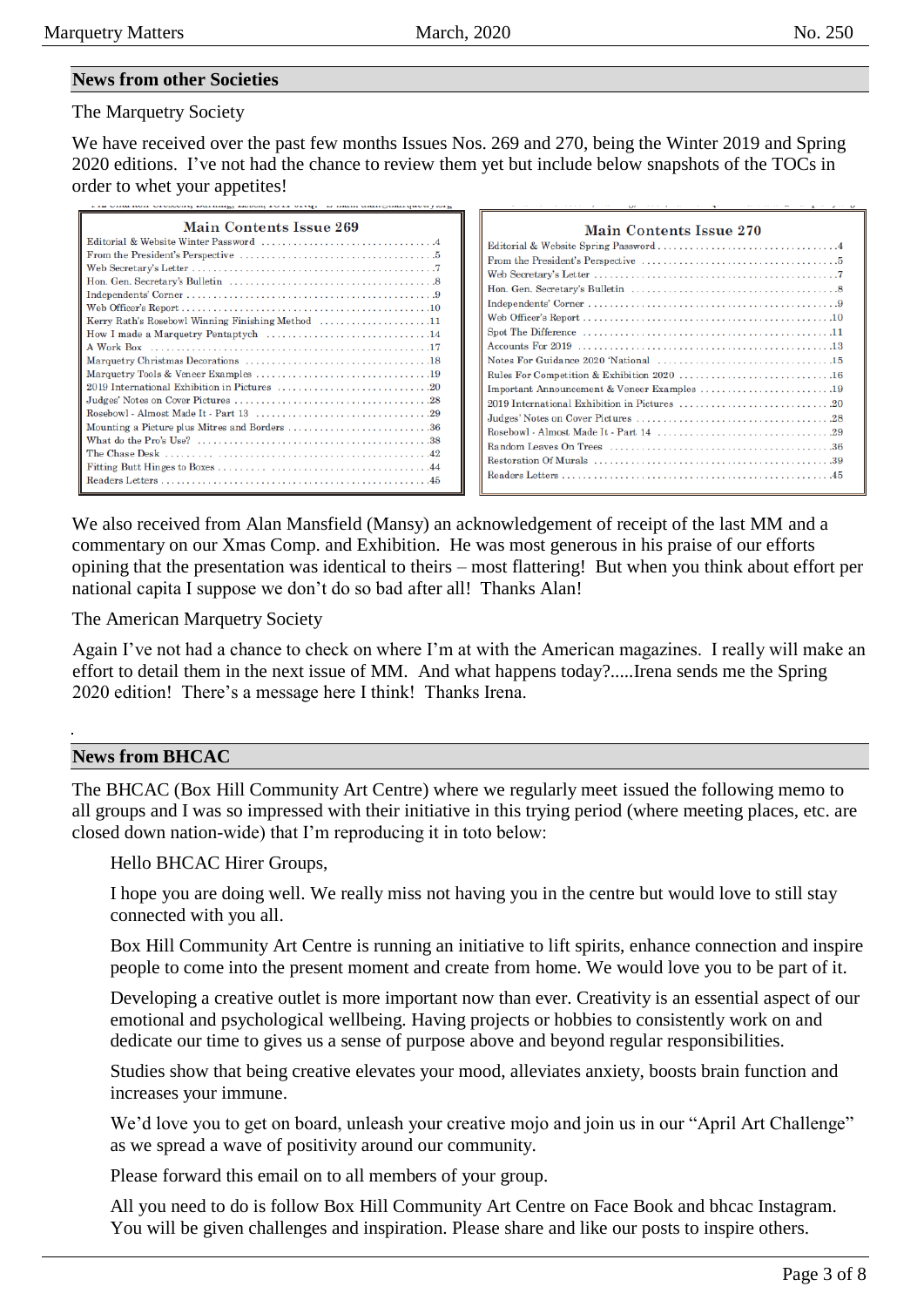Don't forget to tag your masterpieces #bhcactogetherwecreate

For those left brainers out there reading this thinking – "I'm not creative". We challenge you! By April 30 you will feel differently.

Hopefully we shall see you participating in the Challenge with us, and even better see you back in the centre as soon as we can.

Take care.

Warm regards,

The team at Box Hill Community Arts Centre.

Full marks, eh?!

#### **A History of Intarsia and Marquetry**

When you come to think of it there can't be much 'new' in marquetry, whether it be method or materials. So I went back trawling, surfing, whatever way you call it, through very early editions of that wonderful production The Marquetarian and found the following which I felt is pretty comprehensive and as valid now as it was then  $(59 \text{ years ago!})$ :-

From The Marquetarian Issue No. 36 Autumn 1961.

#### HISTORY OF INTARSIA AND MARQUETRY by S. H. MURRELL

Intarsia, the true inlay of wood, was developed in Italy in the early thirteenth century. It appears to have originated in Sienna, recognised by historians to be the birthplace or cradle of Italian wood carving and inlay. Later it was carried to other centres, particularly Florence, where much of the best intarsia work of the late fifteenth century was done. The work of the early craftsmen was confined almost exclusively to the adornment and decoration of church furniture, etc., and the most beautiful examples of the craft were to be found in the decoration of choir stalls, sacristy, doors, and panelling in many cathedrals throughout Italy, notably at Sienna, Perugia, Florence and Lucca. Later in seventeenth century Italy, intarsia was used for decorating household furniture rather than for panelling.

In the early period the intarsia designs took the form of the most graceful arabesques executed mainly in two colours, light on dark, or dark on light, but with the development of the craft elaborate perspectives, architectural buildings, street scenes, and cupboards with half-open doors through which could be seen the contents of shelves were amongst the subjects depicted with superb realism. Realism was achieved to some extent by the use of acid solutions and stains for tinting the wood to obtain variety of colour, and by scorching for rounding and shading effects, for there was not then the wide variety and colour range of natural woods that is available to contemporary craftsmen today. Some indication of the range of chosen subjects and the excellence of the work of these early craftsmen is given in an account by Matteo Colaccio (1486), in which he says, " In past days in visiting those intarsiad figures, I was so much taken with the exquisiteness of the work that I could not withhold myself from praising the authors to heaven! . . . Here are books expressed in tarsia that seem real. Some are one on the other, and arranged carelessly, or by chance, some closed, some newly bound, . . . Elsewhere one sees clouds of smoke which spread out from new chimneys, fish which tum round from a full basket . . . Palaces, towers, and churches, through the half-closed doors of which one can see in the interior arches and windows, cupolas and steps . . . But what shall I say of the images of the saints . . . Of their uncut and curled beards, of their hands, the joints of their fingers, their nails? Of their clothes, their sinuous folds, and the shadows?. . . Then round the angel Gabriel and the most pious mother one admires branches with such fruit and twigs that nature does not make them more true. And this is specially admirable, that through the dull colour of their leaves they seem to have been taken from the tree scarcely a day ago."

There is little information recorded concerning the tools used by the Italian craftsmen. In an Austrian museum at Vienna, however, there are examples of the work of one Antonio Barili, one of the best of the fifteenth century craftsmen, and on one of the panels exhibited Barili has made a portrait of himself at work which shows the tools of this master to consist of a short-bladed, long-handled knife, a squarehandled gouge, and a pocket knife. The long-handled knife is held in the left hand against the shoulder,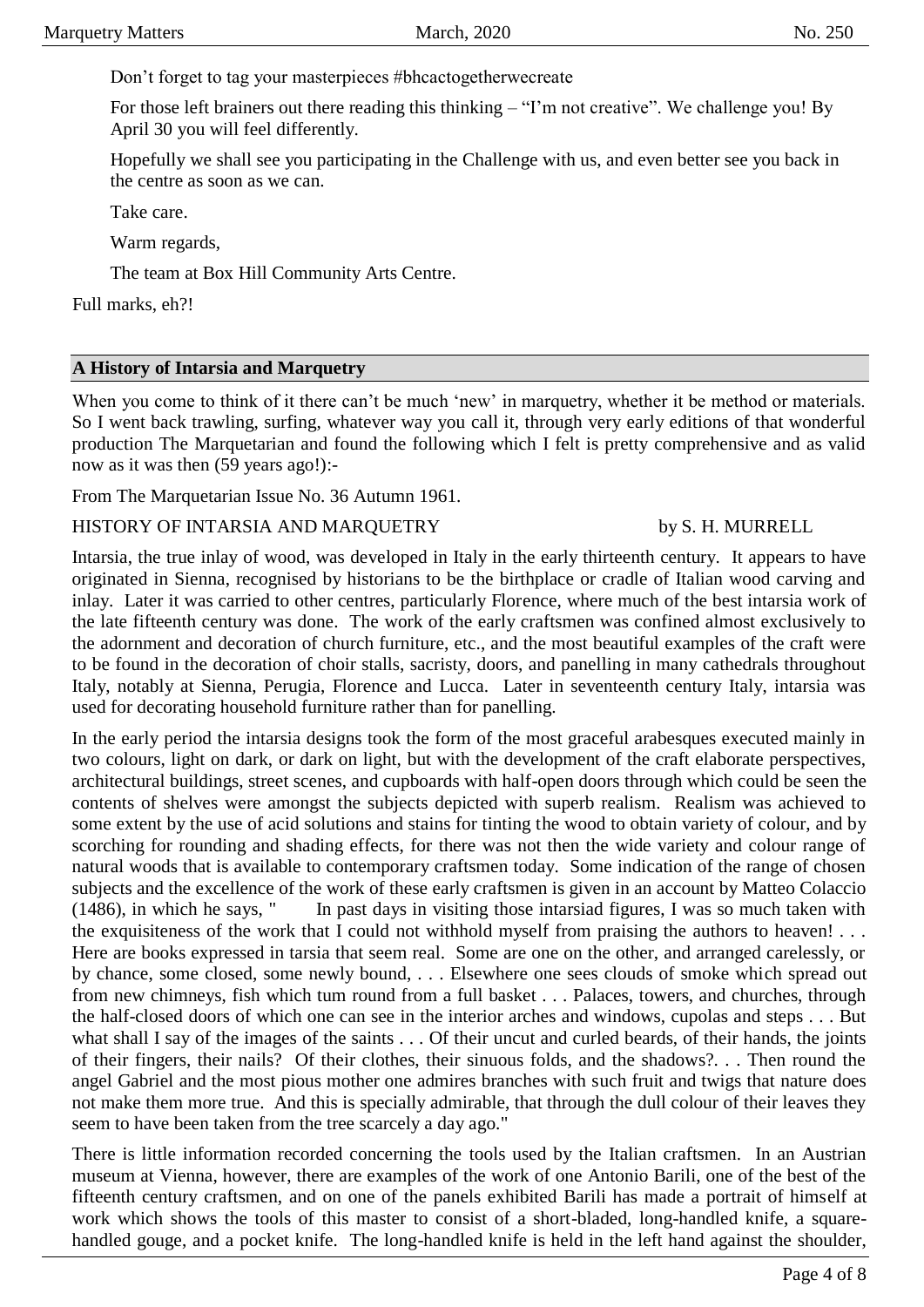which is used to push the knife in cutting. In the right hand he holds a pencil, with which he appears to guide the knife edge. Simple tools with which to produce such exquisite work!

A good deal of inlay work was done in Spain during the 13th-16th centuries but little of it has survived. It naturally had a Moorish influence since the southern part of the country was held so long by the Moors. In the museum at South Kensington there are some panels with Hispano-Moresque geometric inlays made in the fifteenth century. The ground is of chestnut with bone inlays, some stained a green colour. Metal triangles and light wood were also used or inlaying. The use of bone in conjunction with black and light coloured woods is characteristic of Spanish work of the period. The panels at South Kensington are very attractive, but generally speaking the Spanish designs were naive and the work did not compare with the work of the early Italians. In Spain and Portugal, especially the latter, it was the practice to decorate furniture with metal plates, cut and pierced into elaborately fancy patterns. These were fastened to the surface of articles of furniture made of dark wood by means of small pins. This method of decorating furniture may have been the origin of metal marquetry, so well-known a little later under the name of "Boulle Work."

Intarsia and marquetry was popular in Germany during the sixteenth and seventeenth centuries, mainly in South German towns and particularly in Augsburg and Nuremburg. It was chiefly used as an adornment on furniture and architectural woodwork. The designs most frequently employed were of architectural and perspective subjects, but elaborate arabesques, floral pieces, views of towns, and historical compositions were also made. In the latter half of the sixteenth century German craftsmen turned their attention to marquetry work in ebony and ivory, and soon their productions were being exported to 11 parts of the world. During the seventeenth century it became the vogue in South Germany, especially in Bavaria, to ornament musical instruments and weapons with inlays of ivory, mother-of-pearl and metals.

The use of marquetry for the decoration of cabinets, sideboards, doors, and to a lesser degree panelling, spread to Holland during the late sixteenth and early seventeenth centuries, and the reputation of the Dutch craftsmen quickly spread throughout Europe. Artistic designs embodying flowers, sprigs of leaves, birds and animals were used with great effect. In the second half of the seventeenth century Dutch commerce had made available to the marquetry craftsmen a much wider variety of woods which is reflected in the work of that period, which was much bolder in design and more gay in colour.

Inlay work generally seems to have had but a minor influence in England, though during the reign of William and Mary this country shared with France and Holland a fashion for chairs elaborately decorated with inlaid designs. Marquetry appeared in a developed state in the reign of Charles II. Many beautiful cabinet woods were used at this period in the making of furniture which was richly decorated with marquetry designs employing tulips and other flowers, trees, foliage and birds, etc., in bright colours. Ivory and mother-of-pearl were sometimes used for salient points like eyes, and perspective and shading was achieved by heating or scorching in sand. Examples of the work of this period may be seen in the Victoria and Albert Museum, and at Kensington.

It was in France, however, that the most elaborate marquetry was produced. Jean Mace of Blois, a sculptor and painter, who had learned the craft in the Netherlands, is believed to have been the first to introduce marquetry into France. He was given the title "menuisier et faiseur de cabinets et tableaux en marqueterie de bois," and he lived and worked in the Louvre in Paris from 1644 until 1672.

Mace's daughter married Pierre Boulle, uncle of Andre Charles Boulle, who many years later achieved world fame as a marquetry craftsman. The early seventeenth century French designs were of picturesque landscapes, ancient ruins and figures. The veneers used were occasionally tinted and scorched to obtain colour and shading effects. Ebony and ivory were amongst other materials frequently used. About the middle of the seventeenth century furniture enriched with elaborate marquetry in tortoiseshell and copper became very popular and fashionable throughout France. The name of the Boulle family was closely associated with this new technique, so much so that it became known and is of course still known today as "Boulle Marquetry" and "Buhl" work.

Andre Charles Boulle was the most accomplished craftsman of this talented family. He took up residence in the Louvre in succession to Jean Mace in 1672, where orders from the court of Louis XIV completely absorbed his work. His designs were most elaborate and consisted chiefly of flowing arabesques, intricate scrolls and screwed marquetry which were worked in metal on tortoiseshell or tortoiseshell on metal.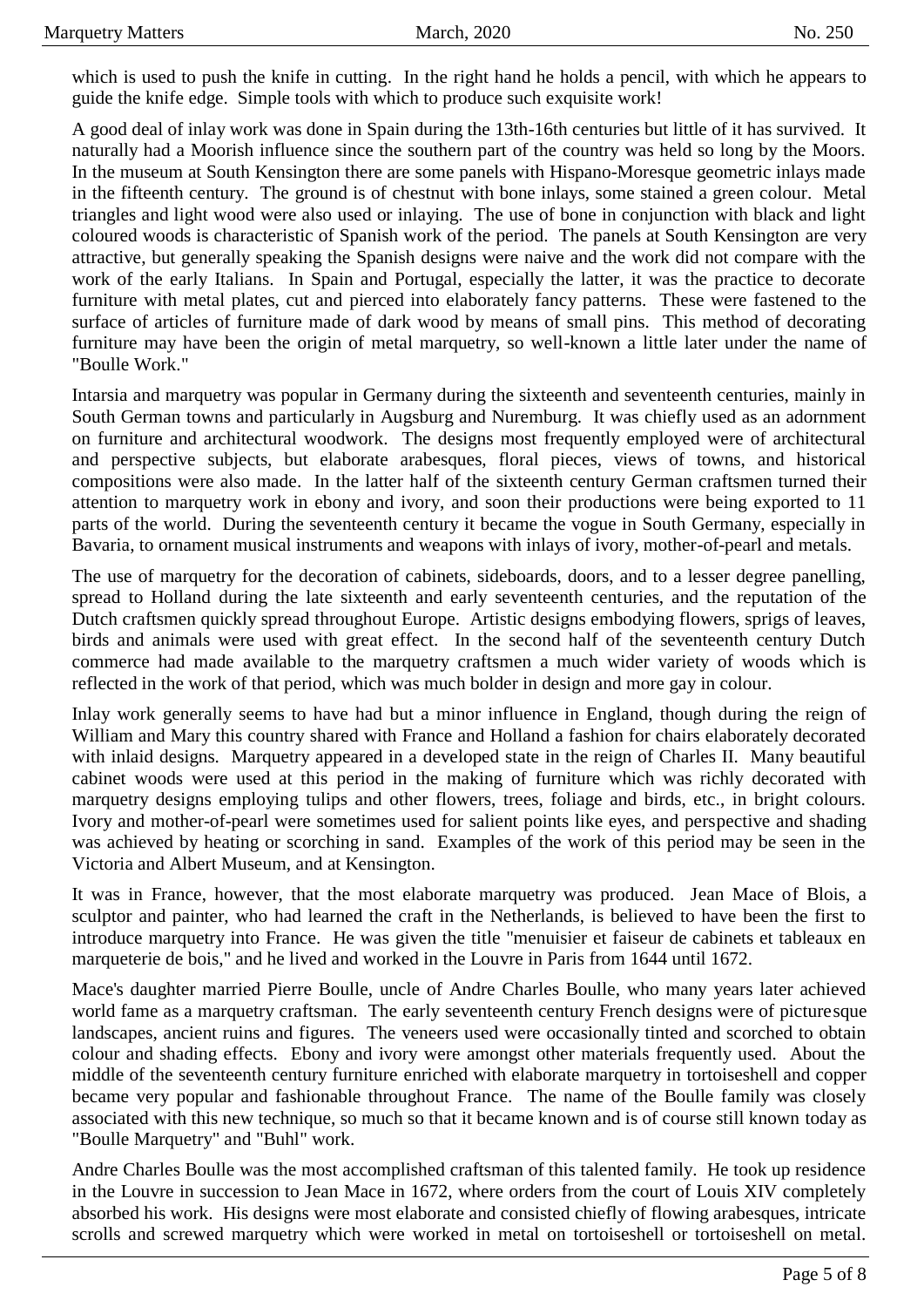Ebony, rosewood and oak were used as the foundation or base, cabinets, escritoires, tables and other articles of furniture were decorated in this manner, which were further enriched with sumptuous mounts in ormolu and gilt. Boulle did not confine himself wholly to this technique and at intervals throughout his life produced some beautiful marquetry consisting solely of wood veneers. He died in 1732. Other world famous names associated with French marquetry include J. F. Ocben, .T. Henry Rusener and David Roentgen. Roentgen was one of many German born craftsmen who, in the middle of the eighteenth century migrated to France to follow and perfect their craft. J. F. Ocben, a pupil of Andre Charles Boulle, became a master of his craft. Many examples of his work may still be seen. A small writing table made by him for Louis XV was sold at Christie's Auction Rooms in London recently for £34,000-the highest price was realised for a marquetry antique. There is another fine example of Ocben's work in the Wallace Collection - a magnificent roll-top desk made between 1760 and 1769 for King Stanislas Lesczynski of Poland. J. H. Rusener collaborated with Ocben in the production of this masterpiece, which is veneered on oak with beautiful marquetry in pear sycamore, burr walnut, purpleheart and holly.

Marquetry disappeared during the struggle with France, due no doubt to the fact that it was a very expensive mode of decorating furniture. In recent years, however, it has been revived in the form of marquetry pictures, and more and more people are finding that this artistic craft still holds the fascination it has held for hundreds of years. There is no doubt but that this fascination springs from the deep satisfaction that can be derived from making with nature's own materials, natural veneers, pictures of beauty, warmth and charm. This history is of necessity brief, but it is hoped that enough has been written to still further stimulate the interest and enthusiasm of members in the Society's endeavours to preserve and advance the ancient and beautiful craft of marquetry.

#### **Quiz Time Answers**

From the questions in the September 2019 MM....:

1. Beech; 2. Elder; 3. Pear; 4. Spruce; 5. Weeping Willow; 6. Fir;7. Laurel (and Hardy)

8. Plane; 9. Ash; 10. Pine; 11. Apple; 12. Oak; 13 Birch; 14. Palm; 15. Yew; 16. Sycamore;

17. Blackbutt; 18. Basswood; 19. Boxwood; 20. Utile; 21. Kingwood; 22. Satinwood; 23. Hemlock.

24. Aspen; 25. Pop(u)lar; 26. Olive, Cherry, Myrtle, Willow, Sheoak or Dragonwood !!!

#### **Odds & Ends**

I had already included the design for this issue when this sketch came into my computer from a friend in the village. I just couldn't resist putting it in.....! From every adversity can come a smile!

Ship-wrecked? – No Sir!

*Dance like no one is watching. Love like you have never been hurt. Laugh like you've never laughed before*.

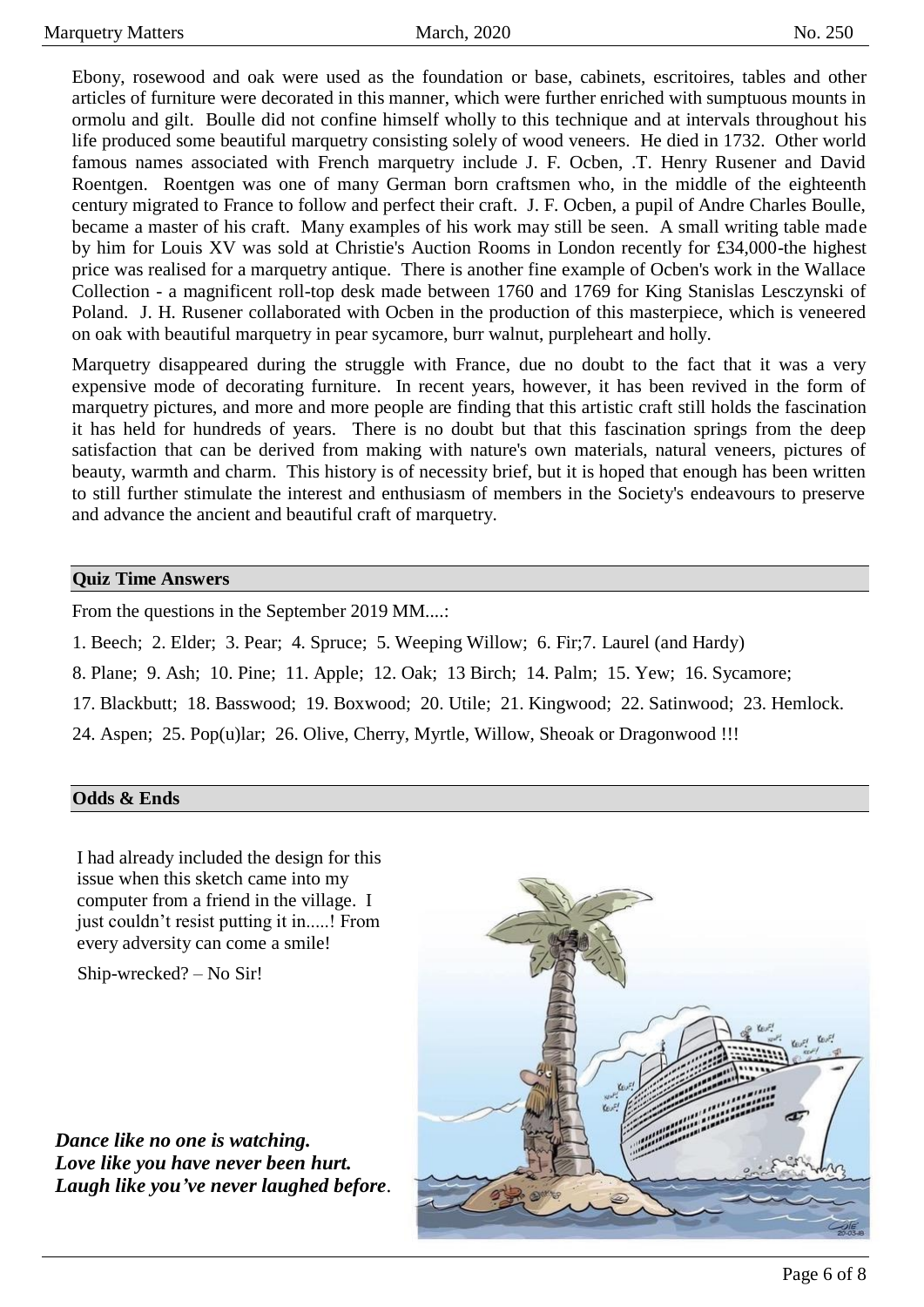### **This Month's Design**

I came across this delightful picture somewhere and think it would make a beautiful marquetry subject. I googled P.Delehenty and believe he may be from the eastern suburbs of Melbourne – I trust he would agree!